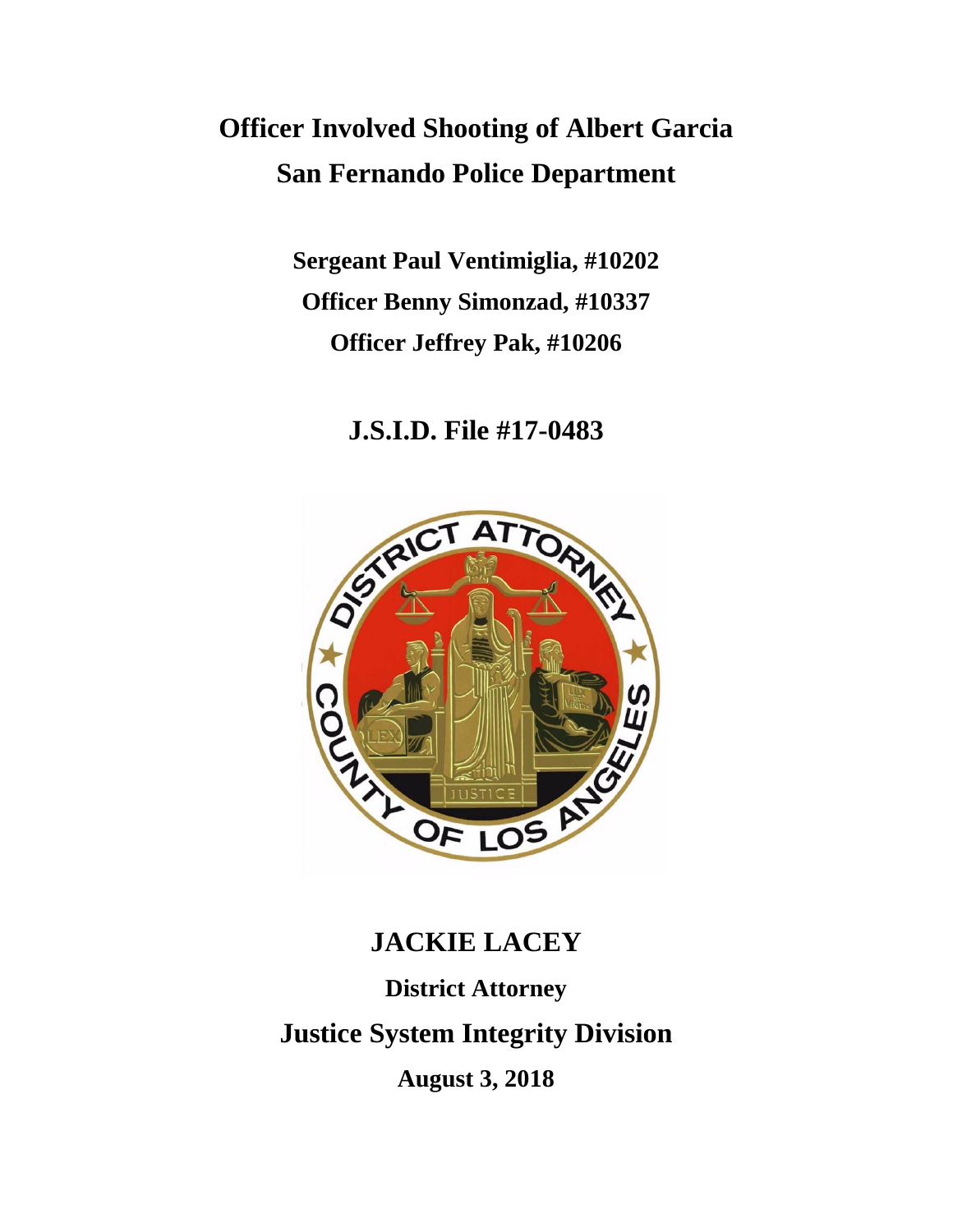#### **MEMORANDUM**

| TO:             | <b>CHIEF ANTHONY VAIRO</b><br>San Fernando Police Department<br>910 First Street<br>San Fernando, California 91340                                      |
|-----------------|---------------------------------------------------------------------------------------------------------------------------------------------------------|
|                 | <b>CAPTAIN CHRISTOPHER BERGNER</b><br>Los Angeles County Sheriff's Department<br>Homicide Bureau<br>1 Cupania Circle<br>Monterey Park, California 91755 |
| FROM:           | <b>JUSTICE SYSTEM INTEGRITY DIVISION</b><br>Los Angeles County District Attorney's Office                                                               |
| <b>SUBJECT:</b> | <b>Officer Involved Shooting of Albert Garcia</b><br>J.S.I.D. File #17-0483<br>S.F.P.D. File #17-2399<br>L.A.S.D. File #017-00108-3199-013              |
| DATE:           | August 3, 2018                                                                                                                                          |

The Justice System Integrity Division of the Los Angeles County District Attorney's Office has completed its review of the October 8, 2017, fatal shooting of Albert Garcia by San Fernando Police Department (SFPD) Sergeant Paul Ventimiglia and Officers Benny Simonzad and Jeffrey Pak. It is our conclusion that the officers acted in lawful self-defense and defense of others.

The District Attorney's Command Center was notified of this shooting on October 8, 2017, at 1:53 p.m. The District Attorney Response Team responded and was given a briefing and walkthrough of the scene by Los Angeles County Sheriff's Department (LASD) Lieutenant Joe Mendoza.

The following analysis is based on reports prepared by the LASD Homicide Bureau, submitted to this office by Sergeants Marc Boskovich and Guillermo Morales. The reports include photographs, audio-recorded interviews of witnesses, radio transmissions, and surveillance video.

#### **FACTUAL ANALYSIS**

#### **Introduction**

On October 8, 2017, SFPD received a 9-1-1 call reporting a woman screaming, and "pounding" coming from inside an apartment belonging to Albert Garcia and his girlfriend, Christina G.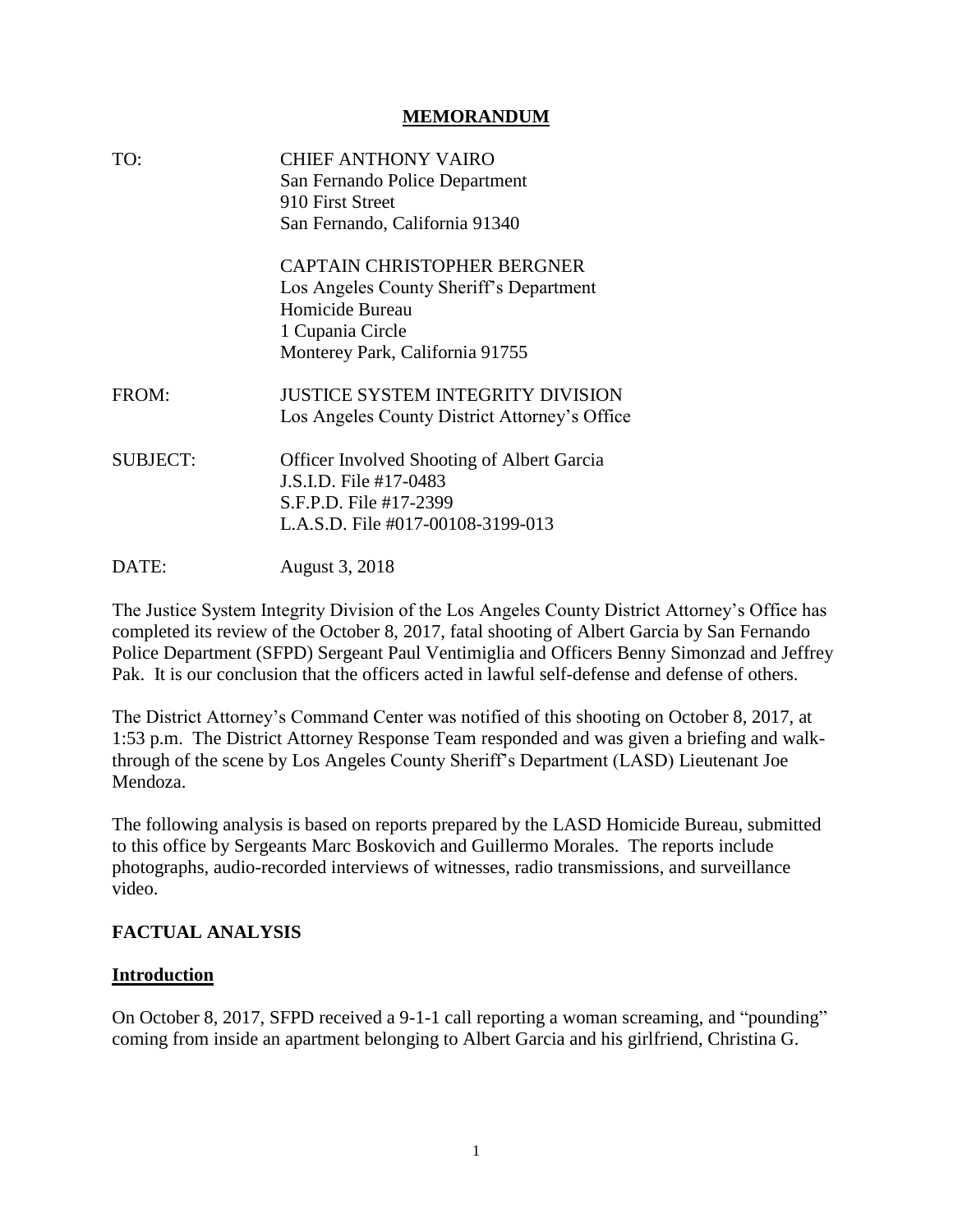Officers responded, knocked on Garcia's door, and identified themselves. Garcia cursed at the officers through the door and would not let them in. The officers pled with Garcia to open the door, but Garcia would only swear at them, and demanded that the officers shoot him.

The apartment manager gave the officers keys to the apartment so they could make entry. They were unable to do so because every time the officers unlocked the door, it appeared that Garcia locked it again from the inside. It was discovered later that Garcia had a strap rigged to the doorknob and lock, preventing the door from unlocking.

Fearing for the safety of Christina G., who was still inside the apartment, the officers used a ram to break through the door. A photograph of the damaged door and a view of the interior of the apartment, from the hallway, is shown below:



*Figure 1- Photograph of Garcia's Front Door, Living Room, and Kitchen.*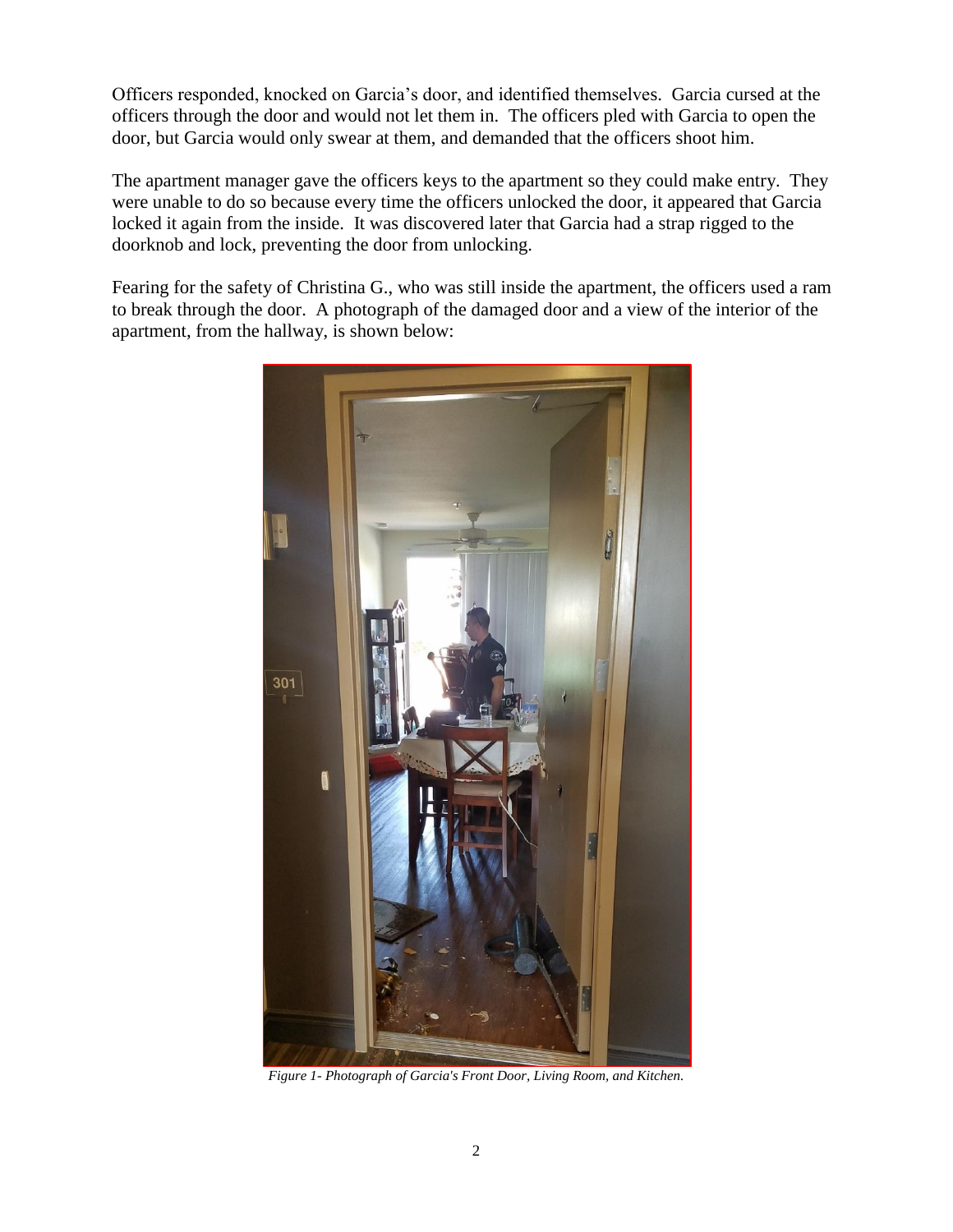Ventimiglia and five other officers entered the apartment and saw Garcia holding a butcher knife. The officers ordered Garcia to drop the knife, but he did not comply. Garcia stepped toward the officers with the knife. Ventimiglia, Simonzad, and Pak fired their service weapons a total of six times at Garcia, who was approximately five to twelve feet away. Garcia was struck, dropped the knife, and fell to the floor. A photograph of the knife, where it landed after Garcia was shot, is shown below:



*Figure 2- Garcia's Butcher Knife Located on the Bedroom Floor.*

Christina G., who was exiting the bathroom at the time of the shooting, was escorted from the apartment by officers.

Garcia died a short time later at the hospital.

## **The 9-1-1 Call**

On October 8, 2017, Chris G., the apartment manager, learned from other tenants that Garcia had been assaulting his girlfriend in their apartment, and she was crying for help. Chris G. went to Garcia's apartment and knocked on the door. Garcia told him through the door, "Get the fuck out of here, you motherfucker!" and banged loudly on the door. Chris G. called 9-1-1, reported the assault, and told the operator that Garcia was a war veteran who suffered from PTSD, was being aggressive, and Christina G. was crying inside the apartment.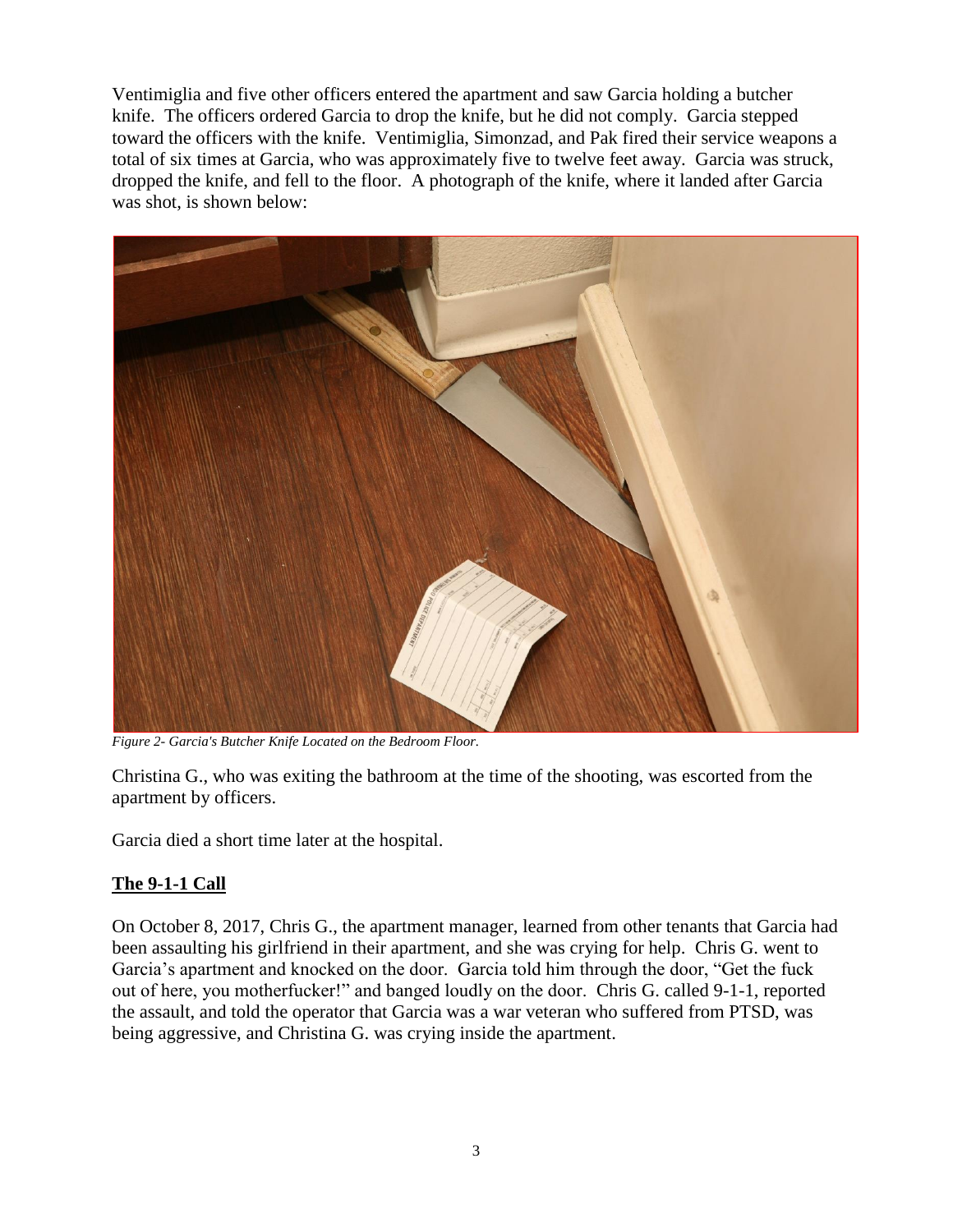#### **Statement of Christina G.**

Christina G. was Garcia's girlfriend for approximately 20 years and they had lived together for the last three years in their apartment. Garcia suffered from bipolar disorder and PTSD, and he had stopped taking his medication two days before the shooting. Garcia had been drinking beer with his medication for approximately one month prior and had been behaving erratically. He talked to himself, talked to the walls, stayed up all night, shouted at imaginary people, heard voices, and was behaving aggressively. Garcia was also paranoid and had rigged a strap to the front doorknob to prevent a key from unlocking the front door from the outside.

On October 8, 2017, at approximately 10:00 a.m., Garcia was in the apartment with Christina G. and was talking to himself about how he was going to shoot and stab various people. Garcia said he would kill all of Christina G.'s family and his family, which he had been threatening to do for the last three months. Christina G. tired of Garcia's threats and said, "Why don't you do it?" Garcia became violent, blocked her path to the bathroom, and intentionally bumped her. Garcia told her, "Get the fuck out of here! Get the fuck out of my way, and if you don't, bitch, I'm going to do something to you!"

Christina G. told Garcia she was going to call the police. Garcia got "mad" and "strangled" her by her hair for about two to three minutes. Garcia dragged her by her hair and threw her into the bathroom. Christina G. screamed in pain and yelled, "Somebody help me! Somebody help me! Somebody call 9-1-1!" That made Garcia "more mad." Christina G. was so scared that she urinated on herself. While in the bathroom, Christina G. heard banging, pounding on the walls, and Garcia shouting.

Later, Christina G. heard a "big noise" which caused the walls to rattle (presumably the sound of the officers making entry into the apartment). When she came out of the bathroom, she saw three officers in the living room and saw three gunshot flashes. Garcia then fell to the floor, moaning and groaning. The police escorted her into the hallway.

Christina G. said she did not see Garcia with a knife, but if he did have one, it would be from the kitchen.

While at the police station, officers noticed a red spot on the back of Christina G.'s neck. A photograph of that wound is shown below:



*Figure 3- Christina G.'s Neck Injury*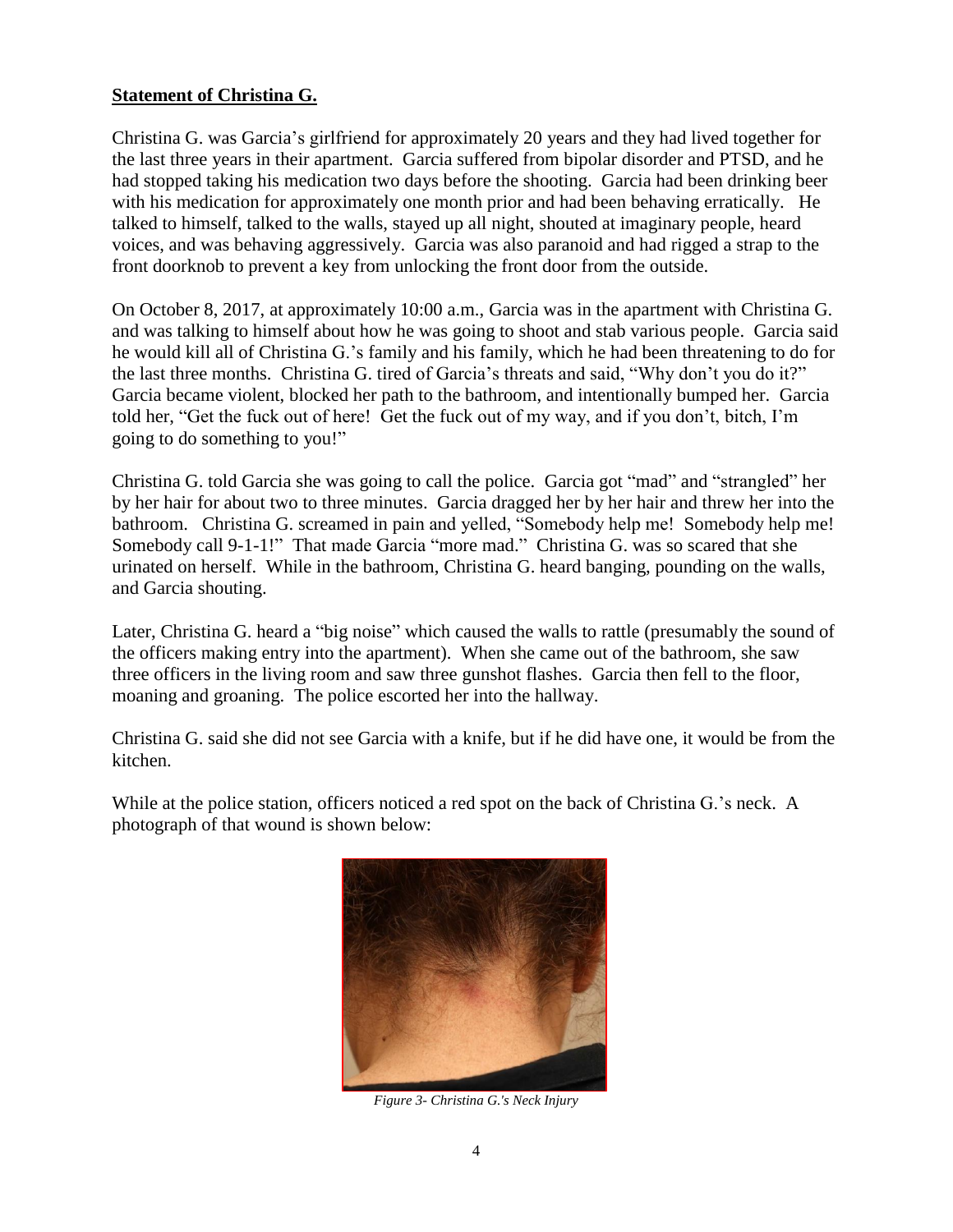# **Statement of Chris G.**

Chris G. managed the apartment building where Garcia resided, and had known Garcia for approximately two years. Chris G. noticed that Garcia was acting differently during his last few weeks at the apartment. He also heard from Christina G. that Garcia acted "weird" and argued with imaginary people. He recalled an incident where Garcia called the police about someone outside his apartment who reportedly wanted to kill him, but the police did not find anyone nor did Chris G. when he reviewed the apartment surveillance video.

On October 8, 2017, at approximately 10:45 a.m., a tenant reported to him that Garcia was beating his wife. Chris G. went to Garcia's apartment and Garcia told him, "Get the fuck out of here, you motherfucker!" Chris G. called the police. Chris G. told the responding officers that Garcia was a war veteran with PTSD.

Chris G. escorted the officers to Garcia's apartment and watched as the officers attempted to make contact with Garcia. Garcia told the officers through the door, "Fuck you! Fuck the police! I am not opening the fucking door!" Chris G. gave the officers two master keys, but it appeared that Garcia held onto both the dead bolt and door knob to prevent the door from unlocking.

As Chris G. watched from the hallway and recorded the incident on a cellular telephone, the officers decided to break through the door and hit it with a ram several times. Upon entry, the officers identified themselves and repeatedly told Garcia to lay down. Garcia did not comply and continued to yell very loudly at the officers. Then he heard gunshots.

Chris G. was in the hallway at the time of the shooting and was not in a position to see inside Garcia's apartment when the officers made entry.

## **Statement of Robert T.**

Robert T. was Garcia's neighbor. He never noticed any mental issues with Garcia. On October 8, 2017, at approximately 10:45 a.m., he heard loud noises and words from Garcia and the police. Garcia yelled profanities at the officers, who were repeatedly asking Garcia to open the door. The officers entered Robert T.'s apartment to assess whether they could jump from his balcony to Garcia's balcony to enter Garcia's apartment. The officers decided against the jump because it was too dangerous. He heard the officers use a ram to enter Garcia's apartment, and then he heard gunshots.

## **Statement of George F.**

George F. was Garcia's neighbor. He heard Christina G. in distress as she screamed, "Owww! You're hurting me!" She also cried, "Help!" This concerned George F. because he had never heard Christina G. and Garcia behave that way. As George F. went to look for the manager of the apartment, Christina G.'s screams continued. He heard Chris G. call the police and tell them that Garcia was sick and has PTSD. The police arrived three to five minutes later. George F. went back and joined Selena C., another tenant, and heard knocking and the officers calling to Garcia to open the door and come out. Later, the officers' banging got louder because of the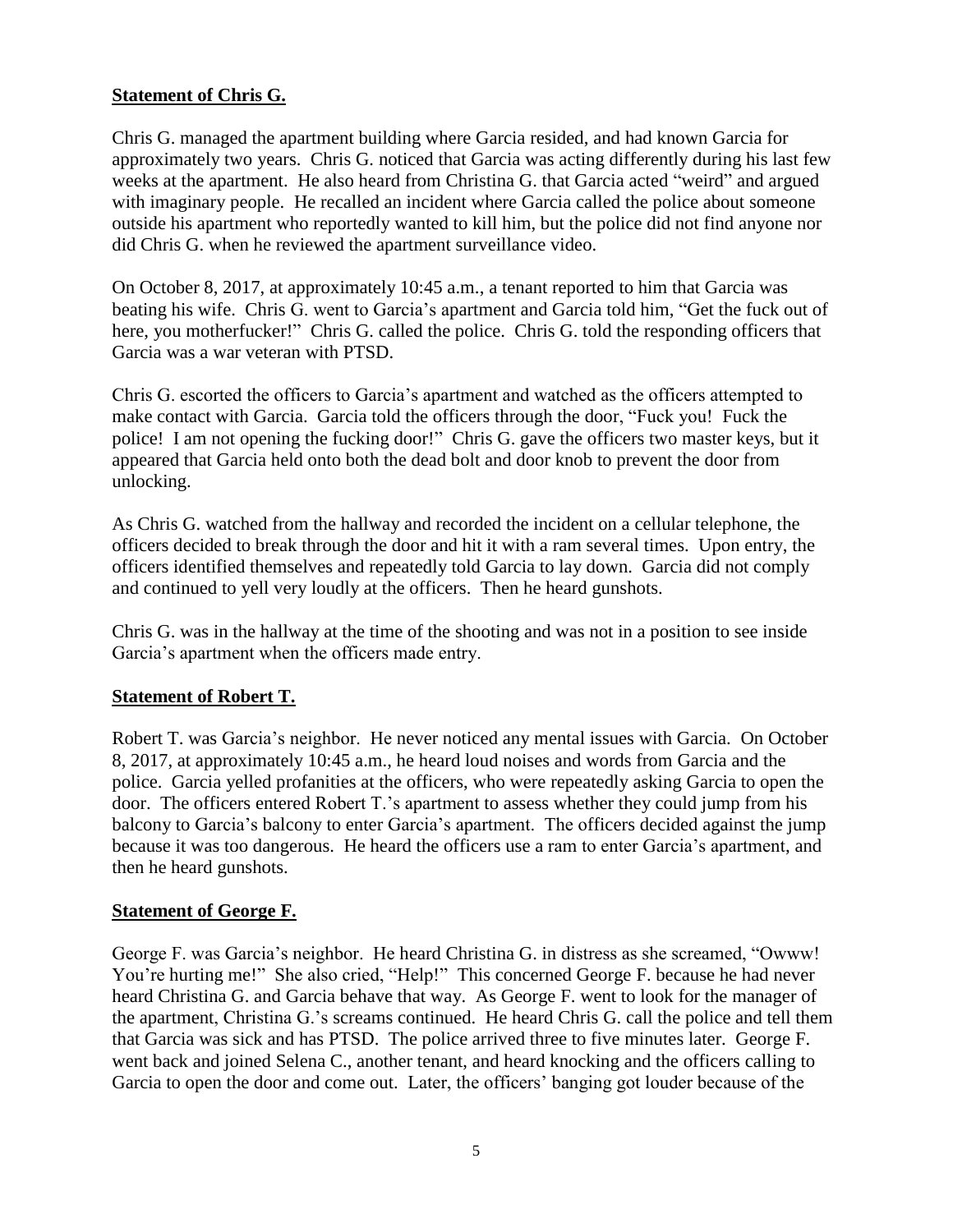ram. After the banging stopped, George F. said he did not hear any commands from the officers, and did not hear Garcia's voice before he heard three to four gunshots.

# **Statement of Sergeant Ventimiglia**

Ventimiglia was on patrol and responded to a domestic violence radio call to assist the handling officers. When he arrived, he learned from the apartment manager that there was a woman in an apartment who screamed for help. Ventimiglia and Officers Yoo, Simonzad, and Delgado were escorted to the apartment by the manager.

Ventimiglia heard a male voice use profanity and threaten the officers not to come inside. Ventimiglia did not hear a female voice, so he thought she might have been killed, incapacitated, or was being held hostage. He confirmed with the manager that a woman had been heard screaming from inside the apartment before the officers' arrival.

Fearing for Christina G.'s safety, Ventimiglia directed Officer Esquivel to use a ram to enter the apartment, as Ventimiglia prepared to use his taser. However, upon entry, Ventimiglia saw Garcia holding a knife in his right hand. The knife blade looked approximately one foot long. Ventimiglia transitioned from his taser to his firearm and yelled, "Drop the knife!" The other officers also gave Garcia commands to drop the knife, but Garcia did not comply.

Garcia faced the officers and made a motion with the right side of his body making it appear as if he was about to come toward the officers with the knife. Garcia may have taken a step toward the officers. Out of fear for his life and the safety of other officers, and Christina G. in the apartment, Ventimiglia fired three rounds at Garcia from approximately 10 to 12 feet away.

## **Statement of Officer Simonzad**

Simonzad was on patrol when he was assigned a domestic violence "in progress" call. Upon arrival, Simonzad was met by Officers Yoo and Delgado. Simonzad noticed that the manager was distraught and frightened for the safety of the woman in Garcia's apartment.

Simonzad knocked on Garcia's door and announced that they were the police. Simonzad heard a man in the apartment yell, "You're gonna have to fucking kill me! I'm gonna take you down!" Simonzad tried to get the man to open the door and told Garcia through the door, "We're here to help. We're not here to hurt you. Just open the door so we can talk." Garcia refused to open the door and continued to curse at them.

Ventimiglia directed Esquivel to ram the door to gain entry into the apartment, which he did.

Upon entry, Simonzad saw Garcia holding a large knife in his right hand. Simonzad yelled, "Knife! Knife! Knife!" Simonzad and the other officers gave Garcia commands to drop the knife, but he did not comply. Garcia was very angry, distraught, and "really loud" as he disobeyed the orders to drop the knife. Garcia turned his torso toward the officers, causing Simonzad to believe that Garcia was about to attack the officers with the knife. Simonzad, who was approximately five to seven feet away from Garcia, fearing for his safety and the safety of the other officers and Christina G., fired one or two times at Garcia.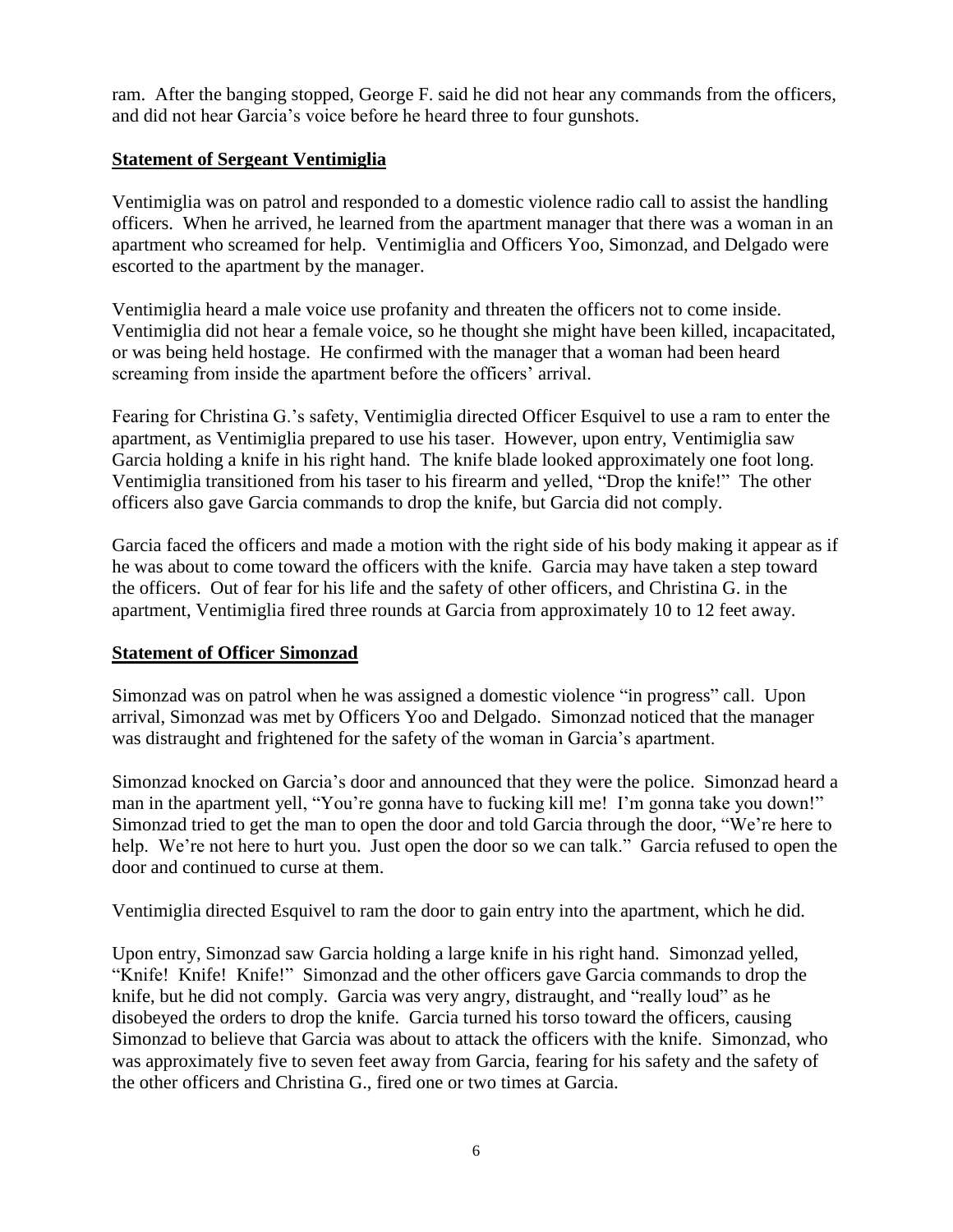## **Statement of Officer Pak**

Pak and Esquivel were on patrol when they responded to a domestic violence call in which the suspect was uncooperative and would not open the door for officers. Pak arrived and heard a man inside the apartment. Yoo tried to open the door with keys and failed. Esquivel broke holes in the door with the battering ram and Yoo sprayed pepper spray into the holes. Ventimiglia kicked in the door and entered the apartment. Pak entered the apartment with Ventimiglia, Simonzad, and Esquivel. Simonzad yelled, "Knife!" Pak saw Garcia holding a "big kitchen knife" in his right hand. Garcia had an aggressive demeanor and stepped toward the officers. Pak fired one round. Garcia fell to the floor. Christina G. exited the bathroom and was escorted out of the apartment.

#### **Statement of Officer Yoo**

Yoo was on patrol and responded to a domestic violence "in progress" call and a woman yelling for help. Yoo, Delgado, Esquivel, and Ventimiglia met with the manager, who told the officers there was a domestic violence incident in the apartment building, and Christina G. had yelled for help. The manager said he knocked on the door, but Garcia would not open the door, so the manager called the police. The manager was very concerned for Christina G.'s safety.

The officers went to Garcia's apartment door and asked him to open the door. Garcia refused, saying, "Go fuck off!" The officers continued to knock and identify themselves. Garcia repeated, "Go fuck off! You're not coming inside!" Another officer told Garcia they were going to break down the door. Garcia said, "Do whatever the fuck you want! You are not coming in!"

The manager gave Yoo a key to the apartment. Yoo noticed there was resistance when the key turned, and he was unable to open the door because he thought Garcia was holding the lock. Even with the use of two keys, the officers were not able to unlock the door.

Before deciding to break down the door, Yoo confirmed with the manager that Christina G. was inside and had yelled for help. Due to the exigency of the circumstances, they did not have time to wait for a SWAT team because they needed to enter the unit quickly to check on Christina G.'s welfare.

Esquivel used the ram and the door opened slightly. Garcia continued to yell, and Yoo sprayed a three second burst from his pepper spray through the door opening because he heard Garcia near the door. Garcia screamed and moved away from the door. Ventimiglia kicked the door all the way open and Yoo followed the other officers into the apartment. Ventimiglia yelled, "He has a knife!" and he heard other officers say "Drop the knife!" Yoo heard additional commands to drop the knife, then heard two to three shots from the officers in front of him. Yoo heard Garcia drop to the floor.

## **Statement of Officer Esquivel**

Esquivel and Pak were on patrol and responded to a domestic violence "in progress" call. It was reported that the suspect would not open his door for the officers.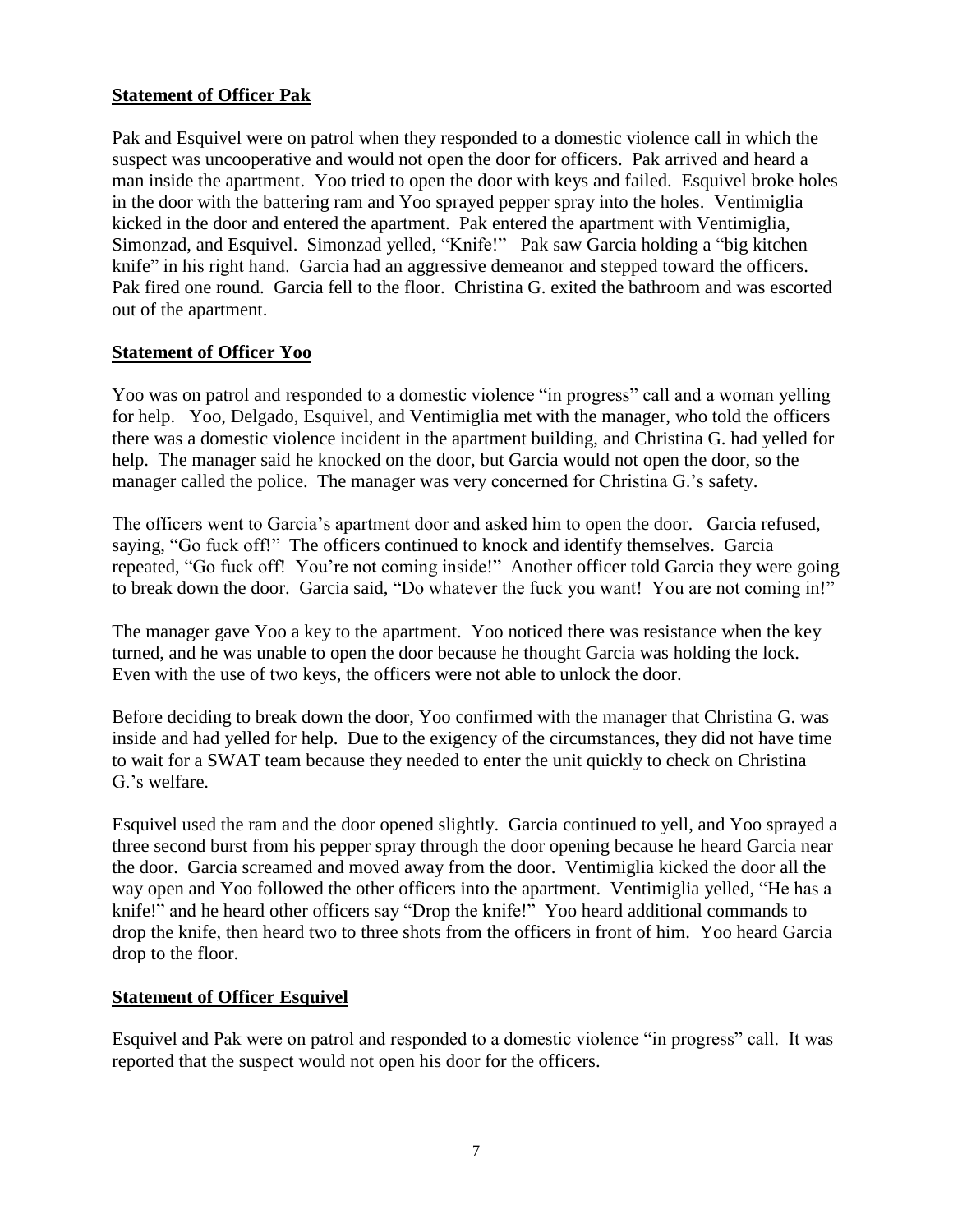Esquivel went to Garcia's door and he heard Yoo, Simonzad, and Ventimiglia pleading with Garcia to open the door to talk. Garcia said, "Fuck you guys! You can't come in!" Ventimiglia told Esquivel to use the ram to open the door.

Esquivel used the ram after Yoo was unable to unlock the door. Esquivel rammed a hole in the door and Pak sprayed pepper spray into the hole. Esquivel heard Garcia cough. Ventimiglia kicked the door open and the officers went inside.

Esquivel saw Garcia approximately 10 to 12 feet away holding a large metal knife about 14 inches long. Garcia's arm was pulled back as if he was going to throw the knife at them. Esquivel and Ventimiglia yelled at Garcia, "Drop the knife!"

Garcia appeared "mad" and shouted in an irate voice. Esquivel was about to fire at Garcia because he feared Garcia would throw the knife at him or Ventimiglia, but another officer's head blocked Esquivel's line-of-sight. Esquivel then heard gunshots.

#### **Statement of Officer Delgado**

Delgado was on patrol and responded to a domestic violence "in progress" call. He met with Yoo, Simonzad, and the apartment manager, who said he heard yelling from the apartment and Garcia was inside. The manager reported that Garcia was a "war veteran" with PTSD.

The officers went to the apartment and ordered Garcia to open the door. Garcia screamed, "Fuck you! If you come in, I'm going to kill you!" Simonzad told Garcia it was the police, and Garcia continued to shout, "Fuck you! If you come in, I'm going to hurt you! I'm going to kill you!" Delgado said he only heard Garcia's voice, which caused him concern because Christina G. was supposed to be inside the unit. Delgado did not know if Christina G. needed medical attention or was dead, so they attempted to enter the unit to check on her welfare.

The manager gave the officers keys to the apartment door, but the officers were not able to open the door. It appeared as if Garcia relocked the door every time the officers turned the key.

The officers continued to order Garcia to open the door, but he continued to refuse. Esquivel rammed the door until the doorknob and deadbolt fell inside the apartment. Yoo sprayed pepper spray through a hole in the door, Ventimiglia kicked open the door, the officers entered, and an officer yelled, "Knife!" He heard the other officers giving Garcia commands, and then gunshots.

Delgado was unable to see Garcia's actions just before the shooting because his view was obstructed by the officers standing in front of him.

#### **Apartment Manager Video**

The apartment manager video recorded the officers attempting to communicate with Garcia, and eventually breaking down the door and entering the apartment.

For several minutes, the officers can be heard making repeated requests to Garcia to open the door. Garcia is heard inside the apartment yelling angrily, banging on the door, and using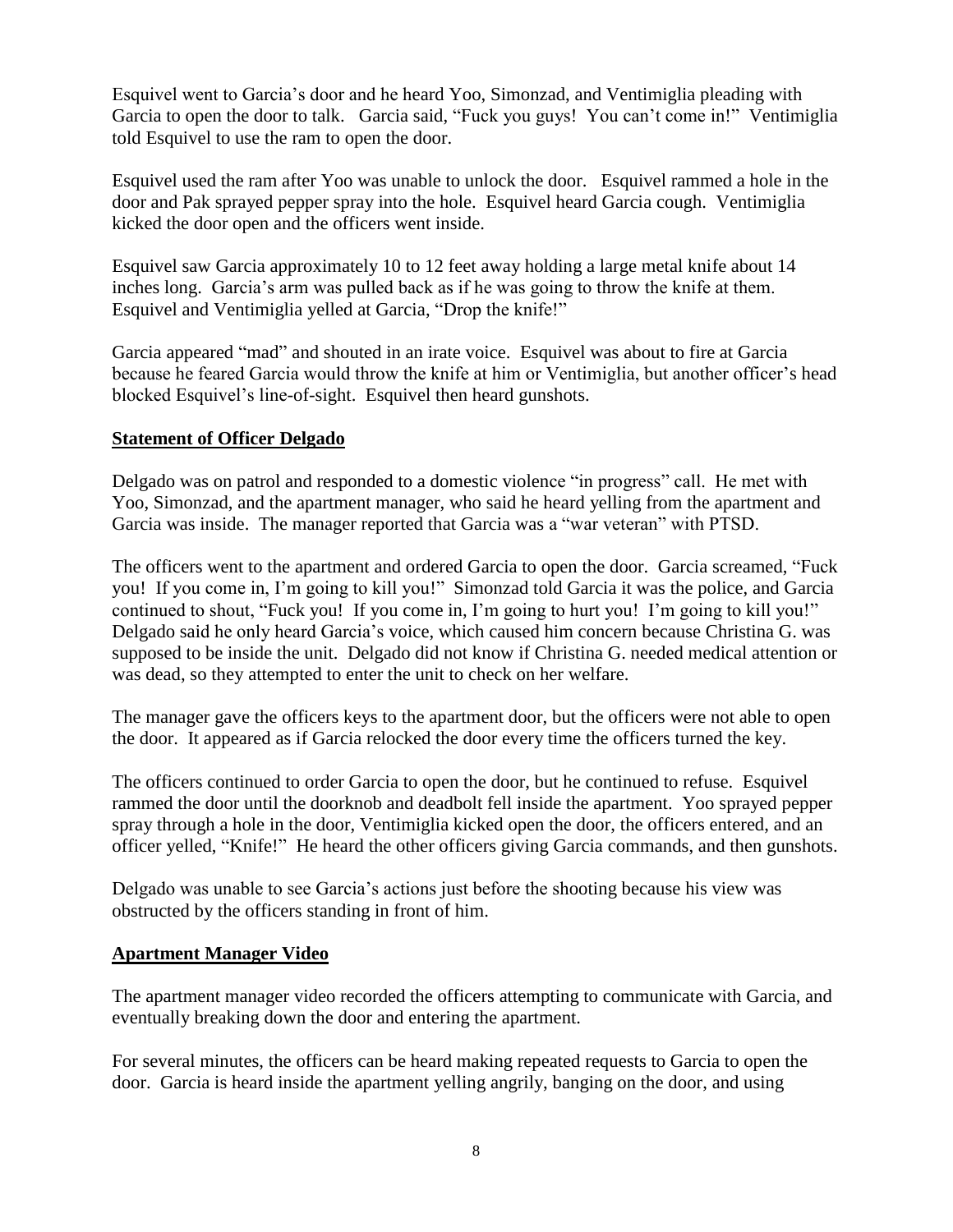profanity, including calling the officers "assholes" and telling them to "fuck off." Garcia also says through the door, "Shoot my ass."

After several minutes, the officers ram the door, spray pepper spray through the door, and kick the door down. Five seconds later, after the officers enter the apartment and issue commands to Garcia to show his hands, and one of the officers is heard saying, "He has a knife."<sup>1</sup> A moment later, Garcia is heard saying, "Shoot me!", and gunshots are heard. Garcia moans in pain as the officers render medical aid and escort Christina G., who is partially dressed and crying, from the bathroom area and out of the apartment.

A frame from that video at the moment before the officers made entry into the apartment is shown below:



*Figure 4- Still Frame Photograph from Videotape recorded by Chris G. of the Officers' Entry into Garcia's Apartment.*

#### **Surveillance Video**

A surveillance camera in the hallway outside of Garcia's apartment shows the officers breaking down the door and making entry. The video shows the officers entering the front door of the apartment. Garcia is off camera to the left and is not shown in the video. There is no audio.

#### **Autopsy**

Deputy Medical Examiner Vadims Poukens, M.D. performed a postmortem examination of Garcia's remains and determined that Garcia was shot six times. He had two fatal gunshot wounds to his chest and nonfatal gunshot wounds to his left arm, abdomen, right hip, and a graze wound to his right foot. A toxicology analysis was performed and showed that Garcia had the presence of antidepressants, methamphetamine, and marijuana in his bloodstream.

 $<sup>1</sup>$  Due to overlapping voices and shouting, all of the commands issued by the officers cannot be discerned.</sup>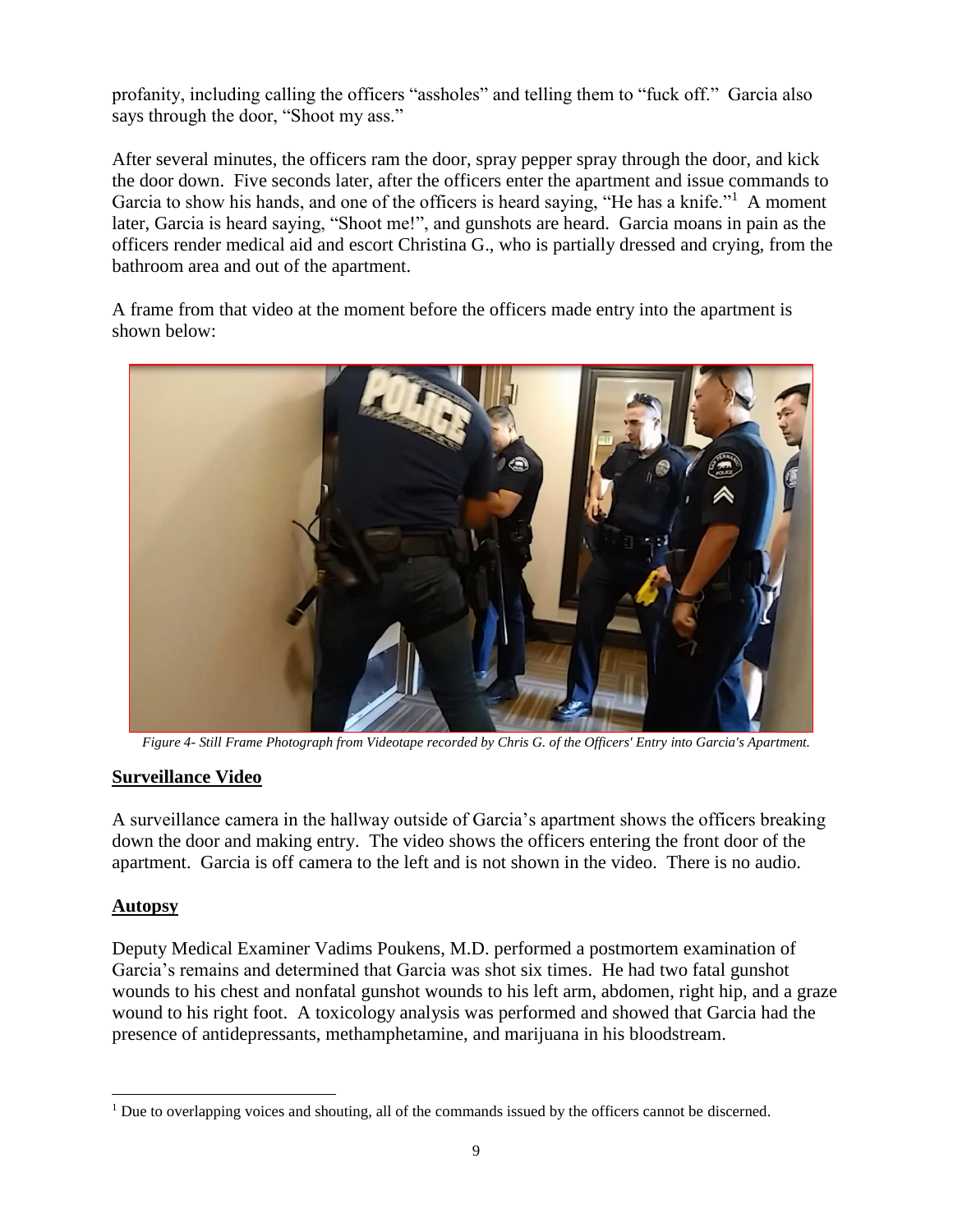## **Firearms Evidence**

Ventimiglia, Pak, and Simonzad were all armed with .45 caliber Glock Model 21 semiautomatic service weapons loaded with fourteen rounds. Six .45 caliber cartridge casings were found at the scene. Based on the recovery of expended cartridge casings at the scene and an inspection of the officers' service weapons, the evidence is consistent with Ventimiglia firing three rounds, Pak firing one round, and Simonzad firing two rounds during the incident.

# **LEGAL ANALYSIS**

# **The Law**

California law permits the use of deadly force in self-defense or in the defense of others if the person claiming the right actually and reasonably believed that he or others were in imminent danger of great bodily injury or death. Penal Code § 197; *People v. Randle* (2005) 35 Cal.4th 987, 994 (overruled on another ground in *People v. Chun* (2009) 45 Cal.4th 1172, 1201); *People v. Humphrey* (1996) 13 Cal.4th 1073, 1082; *see also,* CALCRIM No. 505. California law also states that, in protecting himself or another, a person may use all the force which he believes reasonably necessary and which would appear to a reasonable person, in the same or similar circumstances, to be necessary to prevent the injury which appears to be imminent. "The 'reasonableness' of a particular use of force must be judged from the perspective of a reasonable officer on the scene, rather than the 20/20 vision of hindsight…The calculus of reasonableness must embody allowance for the fact that the police are often forced to make split-second judgments - - in circumstances that are tense, uncertain, and rapidly evolving - - about the amount of force that is necessary in a particular situation." The test of whether the officer's actions were objectively reasonable is "highly deferential to the police officer's need to protect himself and others." "Where the peril is swift and imminent and the necessity for action immediate, the law does not weigh in too nice scales the conduct of the assailed and say he shall not be justified in killing because he might have resorted to other means to secure his safety."

## **Analysis**

The evidence in this case shows that the officers reasonably believed that Garcia, who was mentally ill and had the presence of methamphetamine, antidepressants, and marijuana in his bloodstream, presented a deadly threat to them and Christina G., who was either barricaded or being held captive in the bathroom of the residence, or was possibly incapacitated.

The officers knew that Christina G. had screamed for help from inside the apartment, and neighbors believed, and reported to the officers, that Garcia had been attacking her. Her silence in the apartment was alarming, and it was reasonable for the officers to believe that she was in danger or had been harmed and/or silenced by Garcia.

The officers' belief that Garcia presented a deadly threat was actually confirmed when he yelled at them angrily through the door that he would kill them, armed himself with a large butcher knife, failed to comply with the officers' commands, and moved toward them with the knife when they entered the apartment.